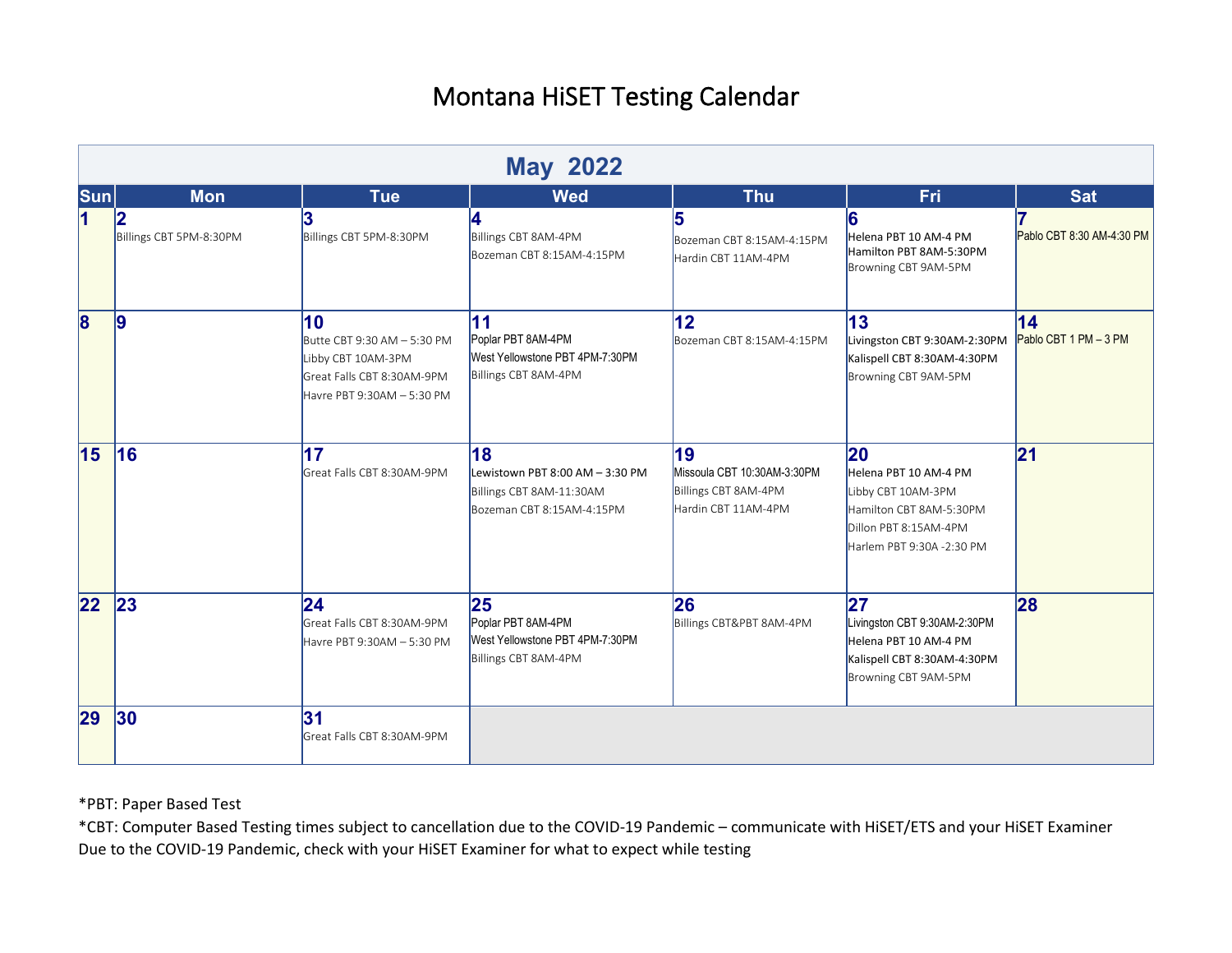|            | <b>June 2022</b> |                                                                                               |                                                                                                     |                                                   |                                                                                                                         |                                 |  |
|------------|------------------|-----------------------------------------------------------------------------------------------|-----------------------------------------------------------------------------------------------------|---------------------------------------------------|-------------------------------------------------------------------------------------------------------------------------|---------------------------------|--|
| <b>Sun</b> | <b>Mon</b>       | <b>Tue</b>                                                                                    | <b>Wed</b><br>Miles City PBT 2:30 AM - 7:30 PM                                                      | <b>Thu</b><br>2<br>Missoula CBT 9AM-5PM           | <b>Fri</b><br>3<br>Helena PBT 10 AM-4 PM                                                                                | <b>Sat</b><br>14                |  |
|            |                  |                                                                                               | Poplar PBT 8AM-4PM<br>Libby CBT 10AM-3PM<br>West Yellowstone PBT 4PM-7:30PM<br>Billings CBT 8AM-4PM | Billings CBT&PBT 12:30PM-4PM                      | Billings CBT 8AM-2:30PM<br>Hamilton PBT 8AM-5:30PM                                                                      |                                 |  |
| 5          | 6                | Great Falls CBT 8:30AM-9PM                                                                    | 8                                                                                                   | 19<br>Hardin CBT 11AM-4PM                         | 10<br>Livingston CBT 9:30AM-2:30PM<br>Helena PBT 10 AM-4 PM<br>Kalispell CBT 8:30AM-4:30PM<br>Harlem PBT 9:30A -2:30 PM | 11<br>Pablo CBT 8:30 AM-4:30 PM |  |
| 12         | 13               | 14<br>Butte CBT 9:30 AM - 5:30 PM<br>Great Falls CBT 8:30AM-9PM<br>Havre PBT 9:30AM - 5:30 PM | 15<br>Miles City PBT 2:30 AM - 7:30 PM<br>Poplar PBT 8AM-4PM                                        | 16<br>Billings CBT 8AM-4PM<br>Hardin CBT 11AM-4PM | 17<br>Kalispell CBT 8:30AM-4:30PM<br>Hamilton CBT 8AM-5:30PM<br>Dillon PBT 8:15AM-4PM                                   | 18                              |  |
| 19         | 20               | $\overline{21}$                                                                               | $ 22\rangle$<br>Billings CBT 8AM-4PM<br>Bozeman CBT 8:15AM-4:15PM                                   | 23                                                | 24<br>Livingston CBT 9:30AM-2:30PM<br>Pablo CBT 8:30 AM-4:30 PM                                                         | 25                              |  |
| 26         | 27               | 28<br>Havre PBT 9:30AM - 5:30 PM                                                              | 29<br>Libby CBT 10AM-3PM<br>Billings CBT 8AM-4PM<br>Bozeman CBT 8:15AM-4:15PM                       | $ 30\rangle$<br>Billings CBT 8AM-4PM              |                                                                                                                         |                                 |  |

\*PBT: Paper Based Test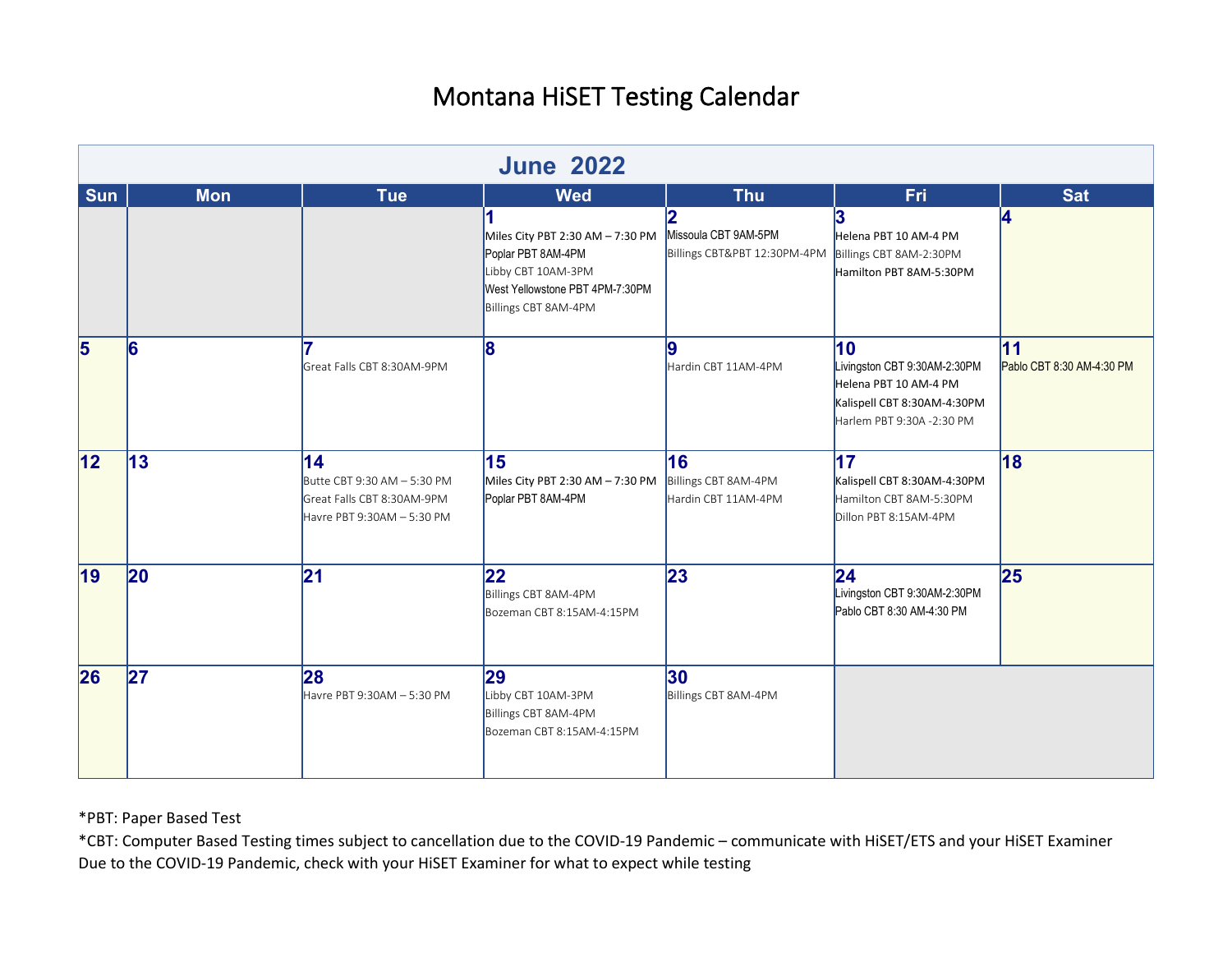|                  | <b>July 2022</b> |                                                                             |                                                                                                             |                                                       |                                                                                          |                                              |  |  |
|------------------|------------------|-----------------------------------------------------------------------------|-------------------------------------------------------------------------------------------------------------|-------------------------------------------------------|------------------------------------------------------------------------------------------|----------------------------------------------|--|--|
| $ \mathsf{Sun} $ | <b>Mon</b>       | <b>Tue</b>                                                                  | <b>Wed</b>                                                                                                  | <b>Thu</b>                                            | <b>Fri</b>                                                                               | <b>Sat</b>                                   |  |  |
|                  |                  |                                                                             |                                                                                                             |                                                       |                                                                                          | 12                                           |  |  |
| $\vert 3 \vert$  | 14               | 15<br>Havre PBT 9:30AM - 5:30 PM                                            | 16<br>Miles City PBT 2:30 AM - 7:30 PM<br>Billings CBT 8AM-4PM<br>Hamilton PBT 8AM-5:30PM                   | Billings CBT&PBT 8AM-4PM                              | 18<br>Livingston CBT 9:30AM-2:30PM<br>Helena PBT 10 AM-4 PM<br>Pablo CBT 8:30 AM-4:30 PM | 9                                            |  |  |
| 10 <sup>°</sup>  | 11               | $ 12\rangle$<br>Butte CBT 9:30 AM - 5:30 PM<br>Havre PBT 9:30AM $-$ 5:30 PM | $\vert$ 13<br>Poplar PBT 8AM-4PM<br>Libby CBT 10AM-3PM<br>Billings CBT 8AM-4PM<br>Bozeman CBT 8:15AM-4:15PM | 14 <br>Billings CBT 8AM-4PM                           | 15<br>Hamilton CBT 8AM-5:30PM<br>Dillon PBT 8:15AM-4PM<br>Harlem PBT 9:30A -2:30 PM      | 16                                           |  |  |
| 17               | 18               | 19                                                                          | <b>20</b><br>Miles City PBT 2:30 AM - 7:30 PM<br>Billings CBT 8AM-4PM<br>Bozeman CBT 8:15AM-4:15PM          | 21<br>Billings CBT&PBT 8AM-4PM<br>Hardin CBT 11AM-4PM | $ 22\rangle$<br>Helena PBT 10 AM-4 PM<br>Kalispell CBT 8:30AM-4:30PM                     | 23                                           |  |  |
| 24               | 25               | 26                                                                          | 27 <br>Poplar PBT 8AM-4PM<br>Libby CBT 10AM-3PM<br>Billings CBT 8AM-4PM                                     | 28<br>Billings CBT 8AM-4PM                            | 29<br>Kalispell CBT 8:30AM-4:30PM                                                        | 30 <sub>o</sub><br>Pablo CBT 8:30 AM-4:30 PM |  |  |

\*PBT: Paper Based Test